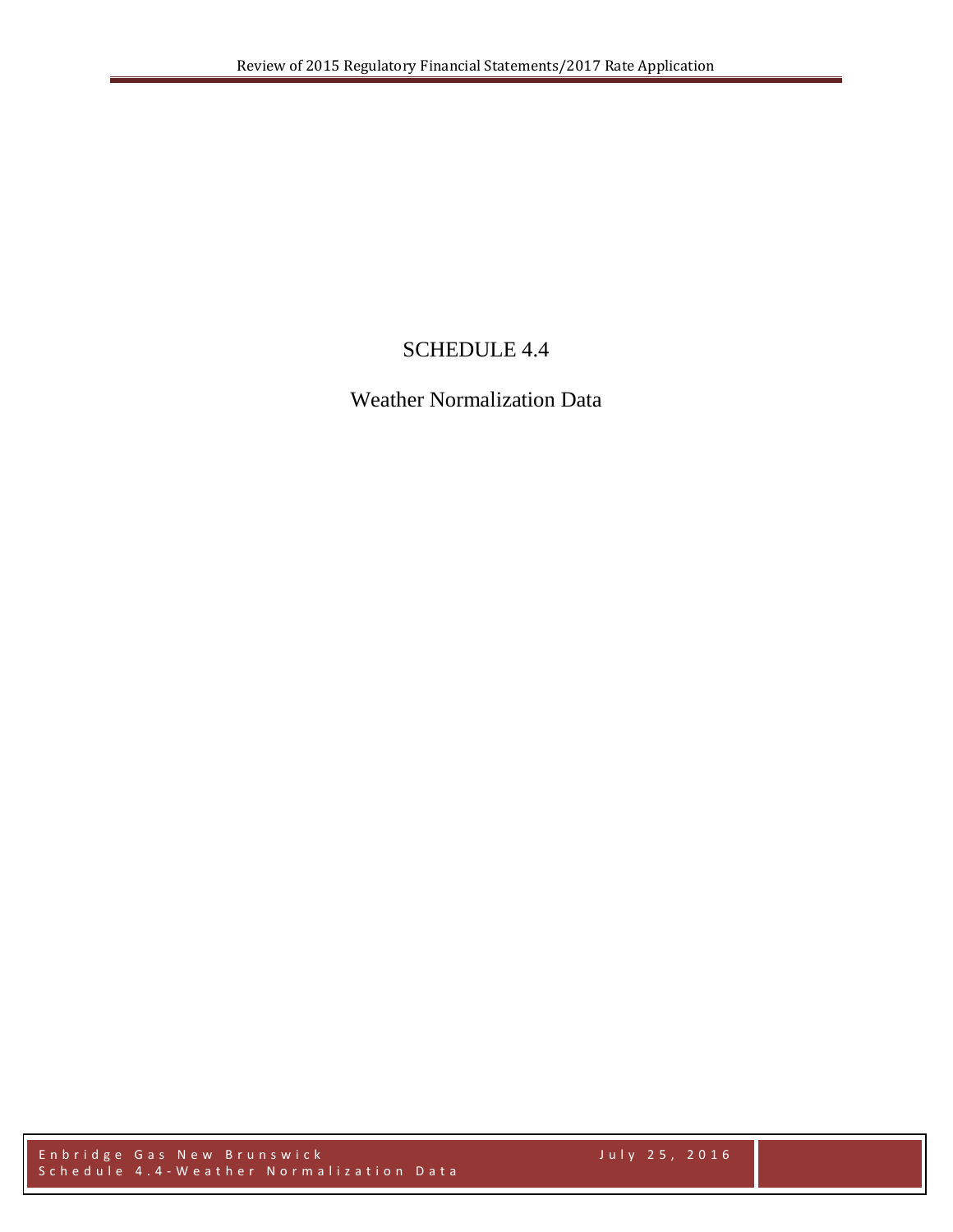**Table 1 - Degree Days**

**2015 Degree Days**

|                | 5 Fredericton           | January | February | March  | April  | May      | June                     | July   | August                   | September                | October | November | December | <b>Total</b> |
|----------------|-------------------------|---------|----------|--------|--------|----------|--------------------------|--------|--------------------------|--------------------------|---------|----------|----------|--------------|
|                | 6 Actual                | 884.00  | 890.60   | 699.00 | 424.40 | 160.20   | $\sim$                   | $\sim$ |                          | ٠                        | 344.80  | 443.20   | 572.90   | 4,419.10     |
| $\overline{7}$ | Normal                  | 846.00  | 726.00   | 595.00 | 378.00 | 195.00   | $\sim$                   |        | $\overline{\phantom{a}}$ | $\sim$                   | 279.00  | 471.00   | 677.00   | 4,167.00     |
|                | 8 Colder/(Warmer)       | 38.00   | 164.60   | 104.00 | 46.40  | (34.80)  | $\sim$                   |        |                          | $\overline{\phantom{a}}$ | 65.80   | (27.80)  | (104.10) | 252.10       |
|                | 9 % Variance of Normal  | 4.5%    | 22.7%    | 17.5%  | 12.3%  | $-17.8%$ | 0.0%                     | 0.0%   | 0.0%                     | 0.0%                     | 23.6%   | $-5.9%$  | $-15.4%$ | 6.0%         |
| 10             |                         |         |          |        |        |          |                          |        |                          |                          |         |          |          |              |
| 11             |                         |         |          |        |        |          |                          |        |                          |                          |         |          |          |              |
|                | 12 Moncton              | January | February | March  | April  | May      | June                     | July   | August                   | September                | October | November | December | Total        |
|                | 13 Actual               | 850.40  | 872.90   | 708.40 | 479.20 | 195.10   | $\sim$                   | $\sim$ | $\overline{\phantom{a}}$ | $\sim$                   | 329.10  | 451.00   | 566.50   | 4,452.60     |
|                | 14 Normal               | 809.00  | 704.00   | 602.00 | 404.00 | 214.00   | $\overline{\phantom{a}}$ |        | $\overline{\phantom{a}}$ | $\sim$                   | 269.00  | 476.00   | 648.00   | 4,126.00     |
|                | 15 Colder/(Warmer)      | 41.40   | 168.90   | 106.40 | 75.20  | (18.90)  | $\sim$                   |        |                          | $\sim$                   | 60.10   | (25.00)  | (81.50)  | 326.60       |
|                | 16 % Variance of Normal | 5.1%    | 24.0%    | 17.7%  | 18.6%  | $-8.8%$  | 0.0%                     | 0.0%   | 0.0%                     | 0.0%                     | 22.3%   | $-5.3%$  | $-12.6%$ | 7.9%         |
| 17             |                         |         |          |        |        |          |                          |        |                          |                          |         |          |          |              |
| 18             |                         |         |          |        |        |          |                          |        |                          |                          |         |          |          |              |
|                | 19 Saint John           | January | February | March  | April  | May      | June                     | July   | August                   | September                | October | November | December | Total        |
|                | 20 Actual               | 830.80  | 869.00   | 719.90 | 471.60 | 258.40   |                          |        |                          |                          | 335.60  | 429.60   | 549.80   | 4,464.70     |
|                | 21 Normal               | 826.00  | 729.00   | 626.00 | 404.00 | 203.00   | $\tilde{\phantom{a}}$    |        |                          | $\sim$                   | 274.00  | 483.00   | 668.00   | 4,213.00     |
|                | 22 Colder/(Warmer)      | 4.80    | 140.00   | 93.90  | 67.60  | 55.40    | $\sim$                   | $\sim$ |                          | $\sim$                   | 61.60   | (53.40)  | (118.20) | 251.70       |
|                | 23 % Variance of Normal | 0.6%    | 19.2%    | 15.0%  | 16.7%  | 27.3%    | 0.0%                     | 0.0%   | 0.0%                     | 0.0%                     | 22.5%   | $-11.1%$ | $-17.7%$ | 6.0%         |
| 24             |                         |         |          |        |        |          |                          |        |                          |                          |         |          |          |              |
| 25             |                         |         |          |        |        |          |                          |        |                          |                          |         |          |          |              |
|                | 26 Combined             | January | February | March  | April  | May      | June                     | July   | August                   | September                | October | November | December | Total        |
|                | 27 Actual               | 855.07  | 877.50   | 709.10 | 458.40 | 204.57   | $\sim$                   | $\sim$ |                          | $\sim$                   | 336.50  | 441.27   | 563.07   | 4,445.47     |
|                | 28 Normal               | 827.00  | 719.67   | 607.67 | 395.33 | 204.00   |                          |        |                          | ٠                        | 274.00  | 476.67   | 664.33   | 4,168.67     |
|                | 29 Colder/(Warmer)      | 28.07   | 157.83   | 101.43 | 63.07  | 0.57     |                          |        |                          | $\sim$                   | 62.50   | (35.40)  | (101.27) | 276.80       |
|                | 30 % Variance of Normal | 3.4%    | 21.9%    | 16.7%  | 16.0%  | 0.3%     | 0.0%                     | 0.0%   | 0.0%                     | 0.0%                     | 22.8%   | $-7.4%$  | $-15.2%$ | 6.6%         |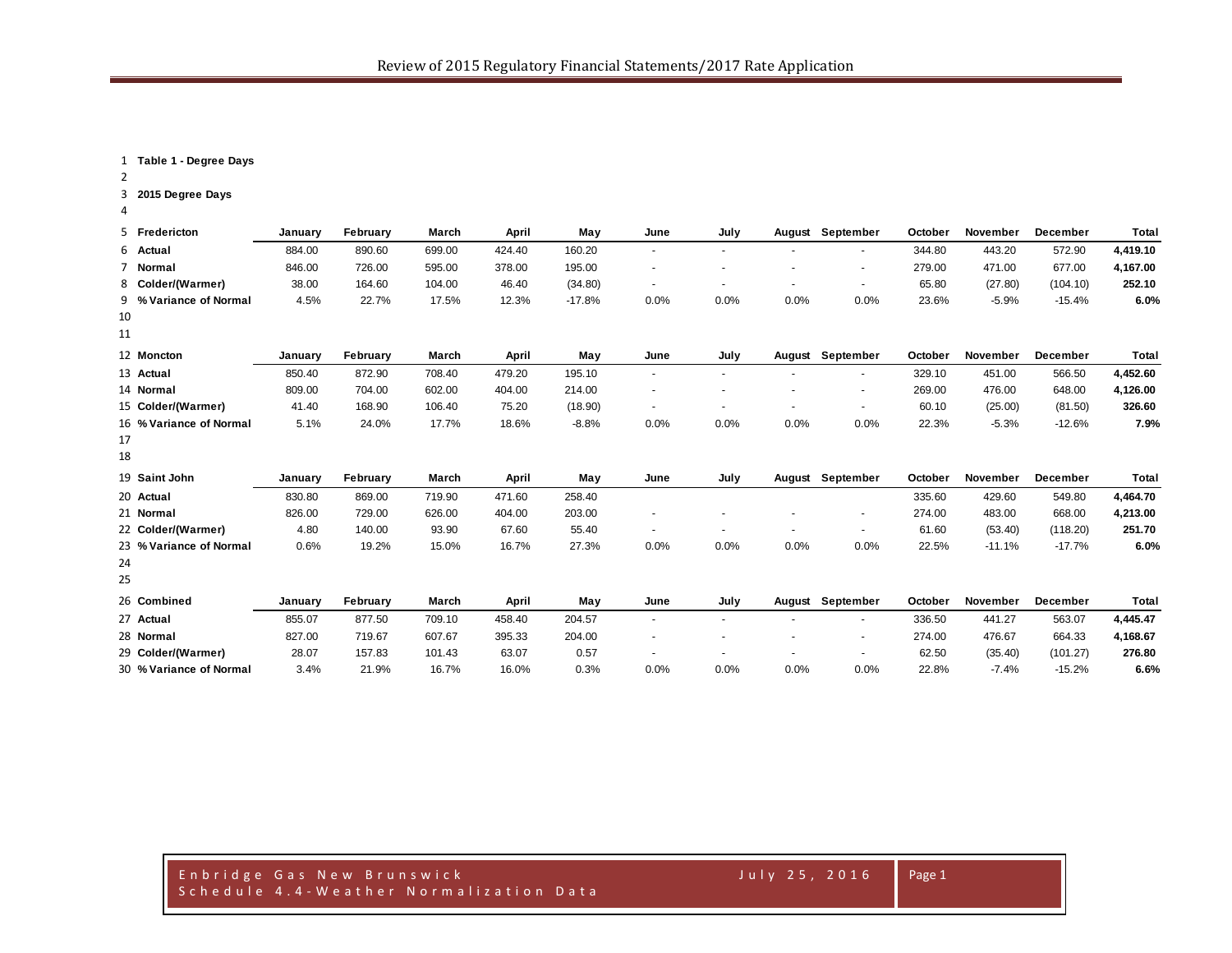| 2  |                            |                |                    |             |                   |             |                          |           |                  |                          |             |                    |           |                 |
|----|----------------------------|----------------|--------------------|-------------|-------------------|-------------|--------------------------|-----------|------------------|--------------------------|-------------|--------------------|-----------|-----------------|
|    | 3 2015 GJ's                | Jan            | Feb                | Mar         | Apr               | May         | Jun                      | Jul       | Aug              | Sep                      | Oct         | Nov                | Dec       | Total           |
|    | 4 SGS                      | 103,045.1      | 126,842.4          | 97,875.3    | 61,342.3          | 30,022.2    | 18,366.6                 | 13,340.9  | 12,753.0         | 14,890.0                 | 35,620.2    | 53,464.6           | 60,576.0  | 628,138.6       |
|    | 5 MGS                      | 210,717.6      | 230, 191.5         | 186,793.8   | 114,610.4         | 56,053.4    | 35,229.6                 | 29,446.0  | 25,306.1         | 28,449.2                 | 62,620.5    | 90,403.8           | 116,608.6 | 1,186,430.5     |
|    | 6 LGS                      | 228,855.8      | 229,908.3          | 201,428.0   | 136,349.2         | 88,298.3    | 72,570.0                 | 59,733.1  | 58,862.1         | 64,802.4                 | 114,266.8   | 127,388.3          | 146,483.3 | 1,528,945.6     |
|    | 7 CGS                      | 113, 172.7     | 122, 189.1         | 104,519.1   | 69,216.0          | 48,650.3    | 30,005.0                 | 23,644.7  | 22,447.8         | 24,918.1                 | 48,982.7    | 85,330.5           | 96,512.3  | 789,588.3       |
|    | 8 ICGS                     | 280,387.0      | 268,128.7          | 231,024.1   | 171,047.2         | 103,956.5   | 85,011.3                 | 82,951.5  | 74,797.9         | 72,828.1                 | 122,196.3   | 168,962.9          | 189,250.0 | 1,850,541.5     |
|    | 9 OPS                      | 28.8           | 36.8               | 43.7        | 68.3              | 2,644.1     | 4.169.1                  | 13, 127.7 | 7,624.7          | 9.100.0                  | 8,263.6     | 4,438.1            | 738.7     | 50,283.6        |
| 10 |                            | 936,207.0      | 977,296.8          | 821,684.0   | 552,633.4         | 329,624.8   | 245,351.6                | 222,243.9 | 201,791.6        | 214,987.8                | 391,950.1   | 529,988.2          | 610,168.9 | 6,033,928.1     |
| 11 |                            |                |                    |             |                   |             |                          |           |                  |                          |             |                    |           |                 |
|    | 12 2015 WN GJ's (Adjusted) | Jan            | Feb                | Mar         | Apr               | May         | Jun                      | Jul       | Aug              | Sep                      | Oct         | Nov                | Dec       | Total           |
|    | 13 SGS                     | 101,314.7      | 111,091.5          | 85,601.7    | 51,958.0          | 30,436.2    | 18,366.6                 | 13,340.9  | 12,753.0         | 14,890.0                 | 31,366.5    | 59,118.4           | 69,529.3  | 599,766.8       |
|    | 14 MGS                     | 195.565.4      | 195,114.3          | 163.784.8   | 101,454.4         | 54,886.1    | 35,229.6                 | 29,446.0  | 25,306.1         | 28,449.2                 | 56,232.7    | 97,287.3           | 138,246.7 | 1,121,002.6     |
|    | 15 LGS                     | 224,495.0      | 196,861.3          | 180,376.1   | 122,486.3         | 87,075.5    | 72,570.0                 | 59,733.1  | 58,862.1         | 64,802.4                 | 104,588.5   | 134,370.2          | 167,839.1 | 1,474,059.6     |
|    | 16 CGS                     | 112,954.8      | 105,215.1          | 93,197.0    | 62,119.4          | 45,046.7    | 30,005.0                 | 23,644.7  | 22,447.8         | 24,918.1                 | 44,626.8    | 91,423.4           | 108,234.8 | 763,833.6       |
|    | 17 ICGS                    | 274,708.6      | 240,355.3          | 212,514.0   | 157,305.7         | 96,640.5    | 85,011.3                 | 82,951.5  | 74,797.9         | 72,828.1                 | 110,093.9   | 174,944.1          | 209,414.4 | 1,791,565.3     |
|    | 18 OPS                     | 28.0           | 31.7               | 36.0        | 75.2              | 2,711.0     | 4,169.1                  | 13, 127.7 | 7,624.7          | 9,100.0                  | 8,262.6     | 4,486.7            | 803.8     | 50,456.5        |
|    |                            | 909,066.5      | 848,669.2          | 735,509.6   | 495,399.0         | 316,796.0   | 245,351.6                | 222,243.9 | 201,791.6        | 214,987.8                | 355,171.0   | 561,630.1          | 694,068.1 | 5,800,684.4     |
| 19 |                            |                |                    |             |                   |             |                          |           |                  |                          |             |                    |           |                 |
| 20 |                            |                |                    |             |                   |             |                          |           |                  |                          |             |                    |           |                 |
|    | 21 Difference in GJ's      | Jan            | Feb                | Mar         | Apr               | May         | Jun                      | Jul       | Aug              | Sep                      | Oct         | Nov                | Dec       | Total           |
|    | 22 SGS                     | (1,730.4)      | (15, 750.9)        | (12, 273.6) | (9,384.3)         | 414.0       |                          |           |                  |                          | (4,253.7)   | 5,653.8            | 8,953.3   | (28, 371.8)     |
|    | 23 MGS                     | (15, 152.2)    | (35,077.2)         | (23,009.0)  | (13, 156.0)       | (1, 167.3)  |                          |           |                  | $\blacksquare$           | (6, 387.8)  | 6,883.5            | 21,638.1  | (65, 427.9)     |
|    | 24 LGS                     | (4,360.8)      | (33,047.0)         | (21,051.9)  | (13, 862.9)       | (1, 222.8)  |                          |           |                  |                          | (9,678.3)   | 6,981.9            | 21,355.8  | (54, 886.0)     |
|    | 25 CGS                     | (217.9)        | (16, 974.0)        | (11, 322.1) | (7,096.6)         | (3,603.6)   |                          |           |                  | $\blacksquare$           | (4, 355.9)  | 6,092.9            | 11,722.5  | (25, 754.7)     |
|    | <b>26 ICGS</b>             | (5,678.4)      | (27, 773.4)        | (18, 510.1) | (13, 741.5)       | (7,316.0)   |                          |           |                  | $\overline{\phantom{a}}$ | (12, 102.4) | 5,981.2            | 20,164.4  | (58, 976.2)     |
|    | 27 OPS                     | (0.8)          | (5.1)              | (7.7)       | 6.9               | 66.9        |                          |           |                  | $\blacksquare$           | (1.0)       | 48.6               | 65.1      | 172.9           |
| 28 |                            | (27, 140.5)    | (128, 627.6)       | (86, 174.4) | (57, 234.4)       | (12, 828.8) | $\overline{\phantom{a}}$ |           |                  | $\blacksquare$           | (36, 779.1) | 31,641.9           | 83,899.2  | (233, 243.7)    |
| 29 |                            |                |                    |             |                   |             |                          |           |                  |                          |             |                    |           |                 |
|    | 30 2015 Revenue            | Jan            | Feb                | Mar         | Apr               | May         | Jun                      | Jul       | Aug              | Sep                      | Oct         | Nov                | Dec       | Total           |
|    | 31 SGS                     | \$.<br>702,239 | 766,313 \$<br>- \$ | 625,071     | -\$<br>447.776 \$ | 295,435 \$  | 237,128 \$               | 214,701   | Ŝ.<br>210,658 \$ | 220,467 \$               | 321,365     | 408,434 \$<br>- \$ | 457.381   | \$<br>4,906,968 |
|    | 32 MGS                     | 2,654,837      | 2,851,237          | 2,386,161   | 1,509,468         | 793,783     | 512,970                  | 461,006   | 414,597          | 451,095                  | 874,487     | 1,212,158          | 1,531,852 | 15,653,651      |
|    | 33 LGS                     | 2,042,853      | 1,976,579          | 1,789,846   | 1,292,889         | 681,401     | 501,531                  | 420,720   | 420,357          | 608,566                  | 1,073,304   | 1,192,734          | 1,441,882 | 13,442,662      |
|    | 34 CGS                     | 767,906        | 826,259            | 725,229     | 662,121           | 64,584      | 138,386                  | 128,443   | 143,717          | 216,061                  | 418,720     | 632,998            | 698,116   | 5,422,540       |
|    | 35 ICGS                    | 842,381        | 820,185            | 753,000     | 667,557           | 571,088     | 437,540                  | 444,131   | 419,443          | 518,035                  | 550,780     | 627,040            | 667,832   | 7,319,012       |
|    | 36 OPS                     | 854            | 1,531              | 1,348       | 921               | 13,622      | 20,845                   | 63,799    | 37,433           | 44,501                   | 40,494      | 22,024             | 6,759     | 254,131         |

**Table 2 – Weather-normalized Throughput and Revenue for 2015**